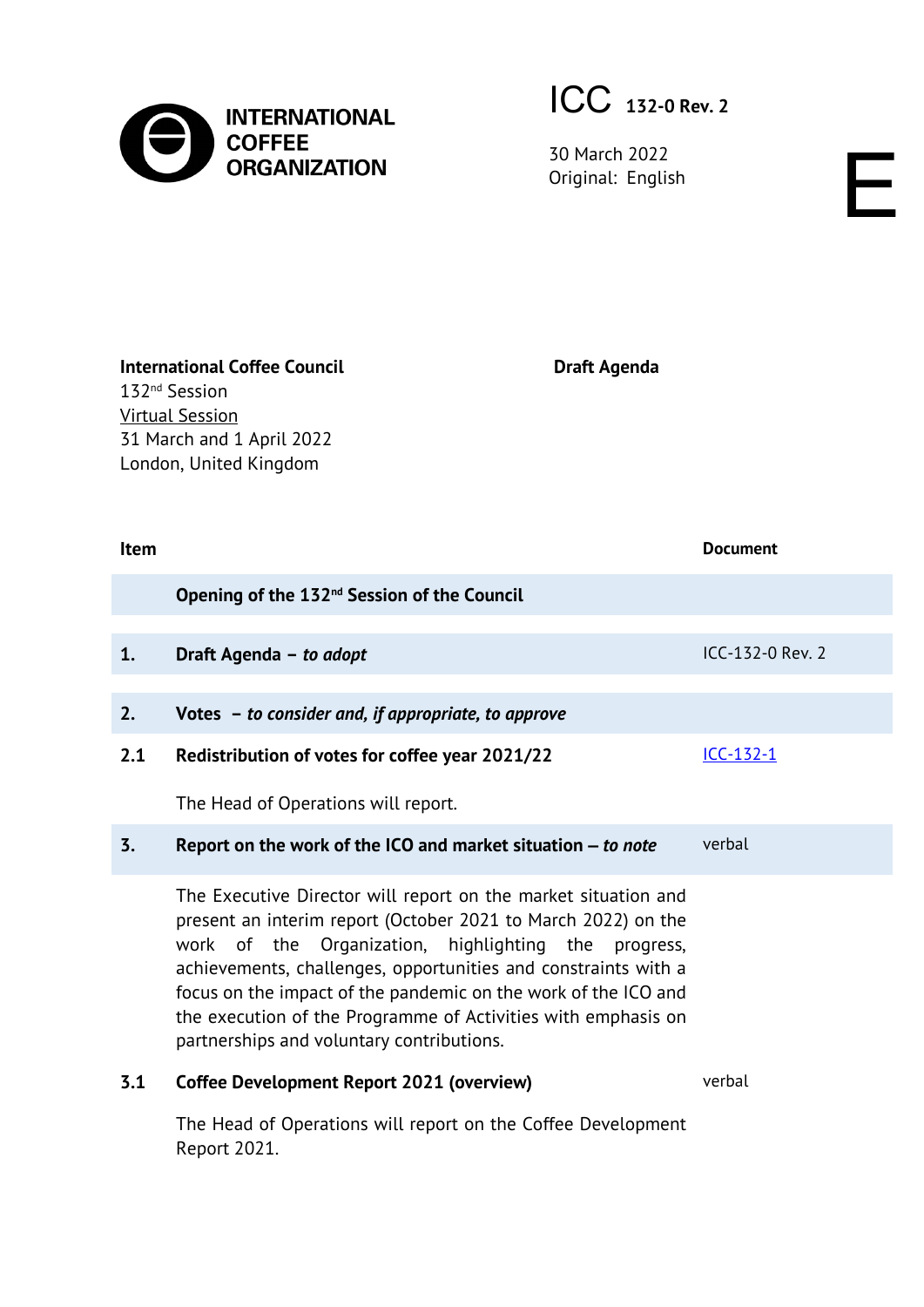| 3.2  | <b>Coffee Development Report 2022</b>                                                                                                                                                                          | verbal                           |
|------|----------------------------------------------------------------------------------------------------------------------------------------------------------------------------------------------------------------|----------------------------------|
|      | The Head of Operations will report on the actions taken and<br>plans to address the theme for coffee year 2021/22 "Towards a<br>circular economy for coffee: new investment, income and job<br>opportunities". |                                  |
| 4.   | Draft of the new International Coffee Agreement (ICA) -<br>to consider and, if appropriate, to approve                                                                                                         | WGFA-100/22 Rev.1<br>WGFA-101/22 |
|      | The Chair of the Working Group on the Future of the<br>International Coffee Agreement will report.                                                                                                             |                                  |
| 5.   | Report of meetings of committees and other bodies - to<br>consider and, if appropriate, to approve                                                                                                             |                                  |
|      | The Executive Director will provide a summary of the verbal<br>recommendations of the ICO advisory bodies: Statistics<br>Committee, Projects Committee, Promotion and<br>Market<br>Development Committee.      |                                  |
| 5.1. | Layout change to the Rules on Statistics: Certificates of Origin                                                                                                                                               | SC-113/22                        |
|      |                                                                                                                                                                                                                |                                  |
| 5.2  | <b>Special Fund</b>                                                                                                                                                                                            | verbal                           |
| 5.3  | <b>ICO Market Development Toolkit</b>                                                                                                                                                                          | verbal                           |
| 5.4  | <b>Private Sector Consultative Board (PSCB)</b>                                                                                                                                                                | verbal                           |
|      | The Chair of the PSCB will report.                                                                                                                                                                             |                                  |
| 6.   | Coffee Public-Private Task Force - to note                                                                                                                                                                     | verbal                           |
|      | The Executive Director will report on the progress of the Coffee<br>Public-Private Task Force (CPPTF) and associated workstreams.                                                                              |                                  |
| 6.1  | CPPTF Operational budget 2022 - to note                                                                                                                                                                        | <b>CPPTF-5/22</b>                |
| 6.2  | Concept note for an overall funding proposal 2022-26 - to $CP$ FTF-6/22<br>approve                                                                                                                             |                                  |
| 6.3  | <b>Proposal TW3 Sector Transformation -</b><br><b>Exporting Members - to approve</b>                                                                                                                           | <b>CPPTF-7/22</b>                |
| 7.   | National coffee policies and promotion of origins- to note                                                                                                                                                     | verbal                           |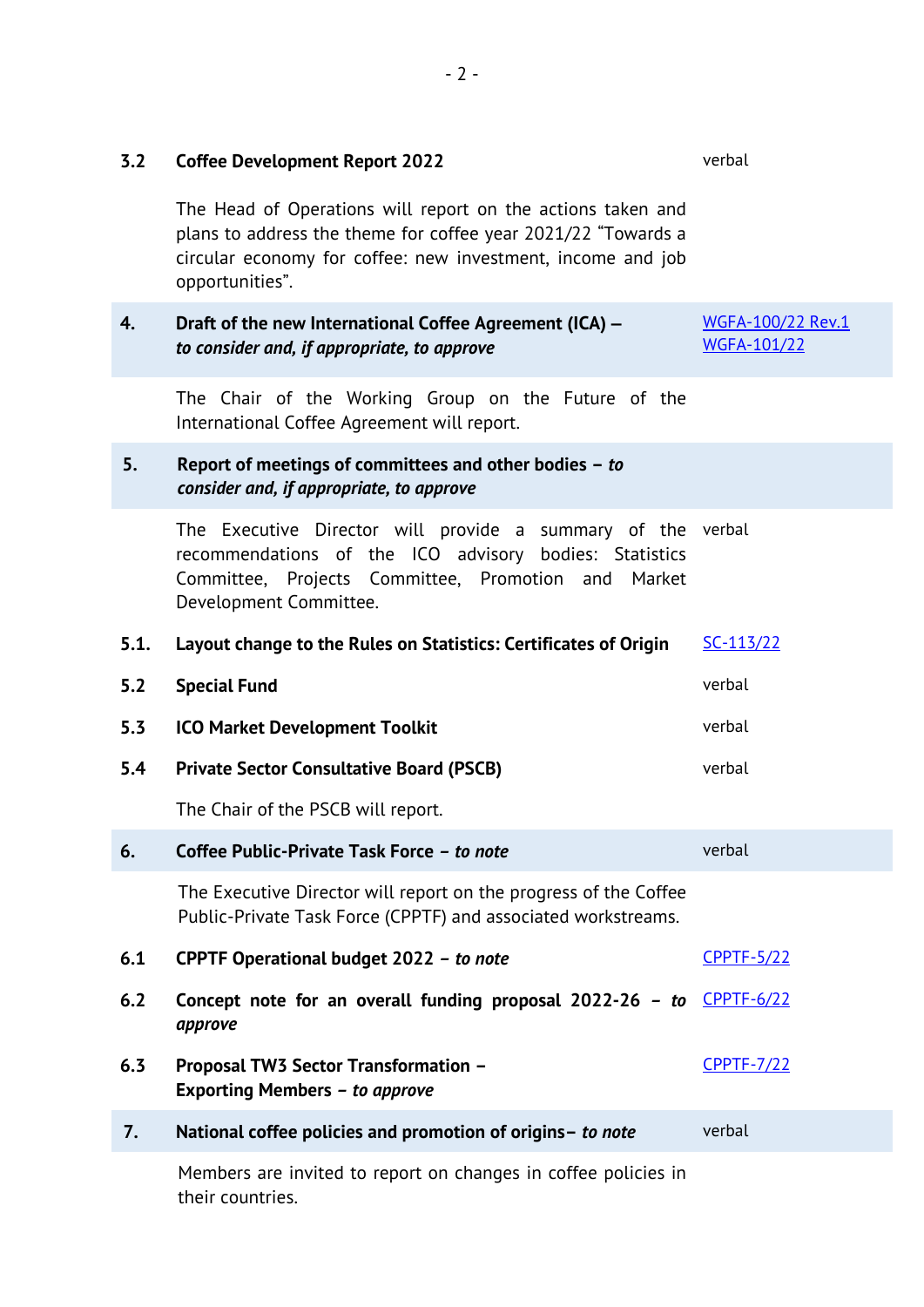origins to be hosted on the new ICO website. **8. World Coffee Conference –** *to note* verbal The representative of India will report on the situation concerning the 5th World Coffee Conference scheduled to take place in 2023. **9. Vice-Chair of the Council** *– to elect* verbal According to Article 10 of the 2007 Agreement, the Vice-Chair for coffee year 2021/22 should be elected from among the representatives of importing Members. **10. Chair of the Finance and Administration Committee** *– to elect* verbal The Council will elect the Chair of the Finance and Administration Committee. **11. Financial and administrative matters 11.1 Finance and Administration Committee –** *to consider* The Chair of the Finance and Administration Committee will report **[FA-316/22](https://www.ico.org/documents/cy2021-22/Restricted/fa-316e-financial-situation.pdf)** on the meeting of the Committee, including the financial situation **[FA-318/22](https://www.ico.org/documents/cy2021-22/Restricted/fa-318e-budget-2022-23.pdf)** of the Organization and the draft Administrative Budget for the financial year 2022/23. **11.2 Report on collection of contributions from Members in arrears***–* [FA-317/22](https://www.ico.org/documents/cy2021-22/Restricted/fa-317e-report-outstanding-contributions.pdf) *to note* **11.3 Administrative Accounts of the Organization for the financial year 2020/21 and Report of the Auditors** *– to consider and, if appropriate, to approve* [FA-319/22](https://www.ico.org/documents/cy2021-22/Restricted/fa-319e-accounts-admin-2020-21.pdf) **11.4 Accounts of the Special Fund for the financial year 2020/21 and Report of the Auditors –** *to consider and, if appropriate, to approve* [FA-320/22](https://www.ico.org/documents/cy2021-22/Restricted/fa-320e-accounts-sf-2020-21.pdf) The Accounts of the Special Fund and Report of the Auditors will be presented for the approval of exporting Members. **11.5 Accounts of the Coffee Sustainability Projects Trust Fund for financial year 2020/21 and Report of the Auditors –** *to consider and, if appropriate, to approve* [FA-321/22](https://www.ico.org/documents/cy2021-22/Restricted/fa-321e-accounts-trust-fund-2020-21.pdf)

**7.1 Promotional tool of origins**

The Head of Operations will report on the promotional tool of